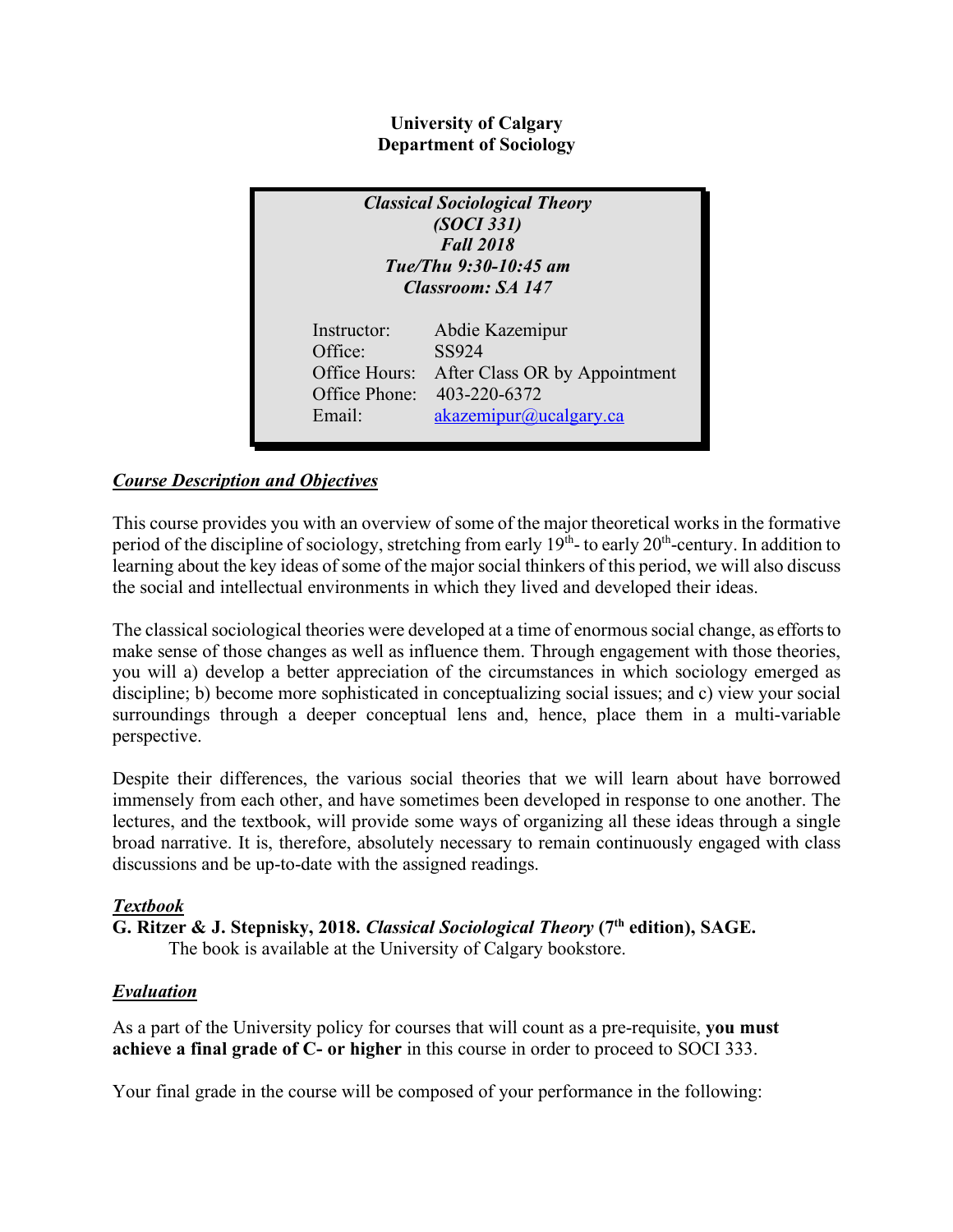| Midterm Exam:                                  | 35% (of the final grade) |
|------------------------------------------------|--------------------------|
| Book Review (of one classical sociology book): | <b>20%</b>               |
| Final Exam (Cumulative):                       | 45%                      |

To obtain the letter grades, I use the following key to translate your percentage grades:

| $93 - 100$<br>$\frac{0}{6}$ | $($ +          | $67 - 69.999\%$ |
|-----------------------------|----------------|-----------------|
| $85 - 92.999\%$             | $\mathbf C$    | $64 - 66.999\%$ |
| $80 - 84.999\%$             | $\mathbf{C}$ – | $60 - 63.999\%$ |
| 77 - 79.999 %               | $D+$           | $55 - 59.999\%$ |
| 74 - 76.999 %               | $\mathbf{D}$   | $50 - 54.999\%$ |
| $70 - 73.999\%$             | F.             | $0 - 49999\%$   |
|                             |                |                 |

The marks with a fraction of 0.5 or higher will be rounded up.

#### *Grade Reappraisal*

Within two weeks of the date the exam/assignment is returned, students seeking reappraisal of examinations or assignments must submit a written response to the instructor explaining the basis for reconsideration of one's mark. The instructor will reconsider the grade assigned and will then book a time with the student to discuss his or her work and rationale. It should be noted that a re-assessed grade may be raised, lowered, or remain the same.

#### *Technology Use*

Please note that the use of laptops or tablets in class is allowed, but **ONLY** for the purpose of taking notes or other class-related activities. The use of cell phone, however, is **NOT** allowed; so, please be sure to mute your cell phone and refrain from using it during class.

#### *Email*

Feel free to contact me over email at any time. Please put your course number and section in your email's subject line, and include a proper salutation, your full name, student ID, and a proper closing in the body of your email. All emails violating customary email conventions will be ignored. All other emails will be answered normally within one business day. I do not answer emails over the weekend. Please take that into account when emailing me questions pertaining assignments or exams. If you have a course-related question, please check the course outline first. Questions that can be answered by consulting the course outline will not be answered. Also, please e-mail me for administrative purposes only, for example to set up an appointment. Please do not use e-mail as a replacement for an office visit, if there is something you want to discuss. Questions about the course contents and readings, concerns about grades, or any other personal issues should be dealt with in person during my office hours.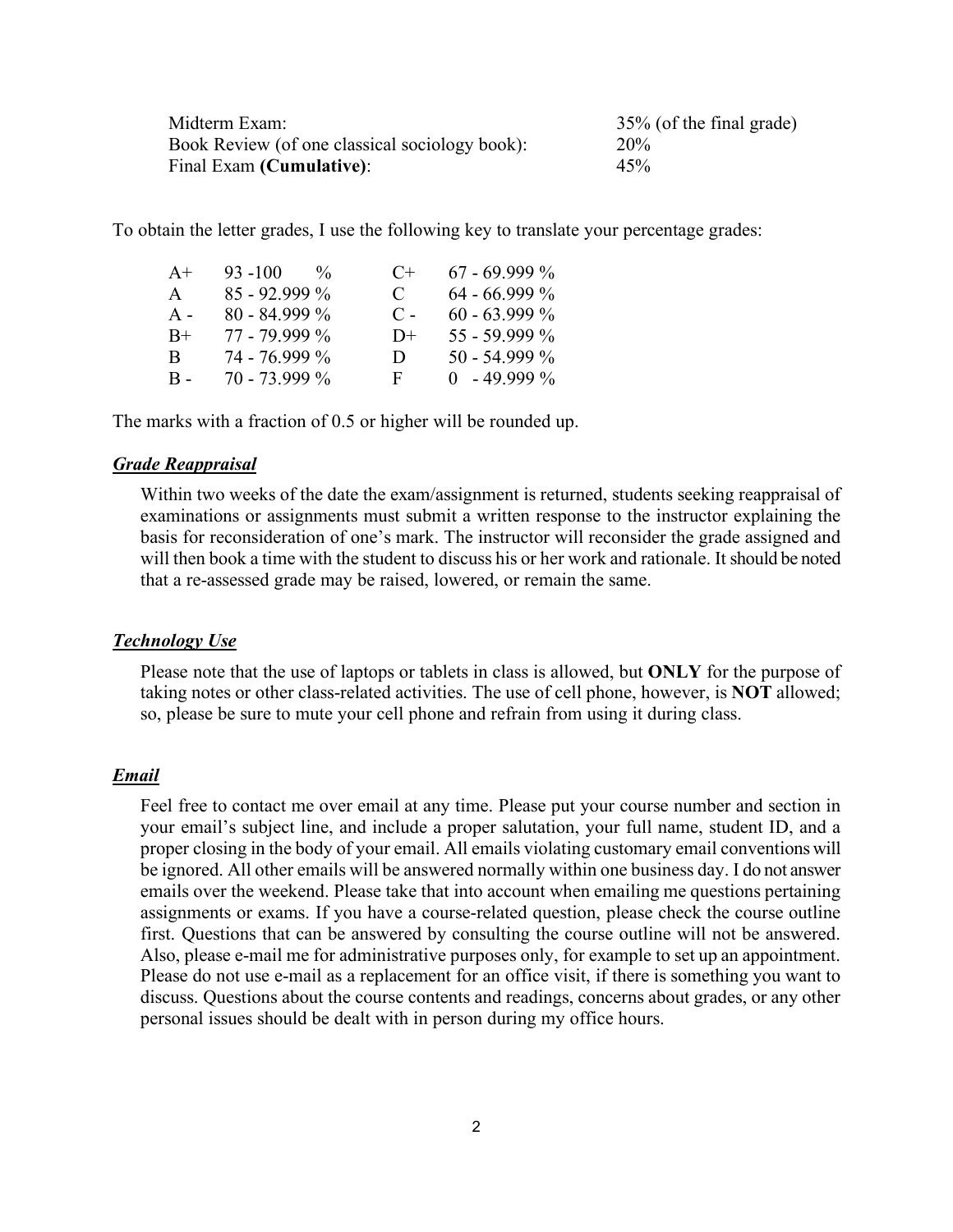### *Recording lectures*

Lectures should not be recorded without obtaining the instructor's permission.

## *Lecture slides*

I will not be posting the lecture slides. Also, please keep in mind that the slides used during the lectures are meant to provide only an outline for the class discussions. A satisfactory performance in the course requires the knowledge of a lot more details than what the powerpoint slides would provide. Some of these details are given through direct lecturing, others through class discussions, questions and answers, group assignments, films, and guest lectures. So, please make sure that you will obtain class notes from a classmate for any classes you may miss.

# **Department and University Policy Information**

### *Handing in Papers, Assignments [The Sociology Department's Policy]*

- 1. The main Sociology Department office does not deal with any course-related matters. Please speak directly to your instructor.
- 2. **Protection of Privacy:** The Freedom of Information and Protection of Privacy (FOIPP) legislation does not allow students to retrieve any course material from public places. Anything that requires handing back will be returned directly during class or office hours. If students are unable to pick up their assignments from the instructor, they provide the instructor with a stamped, self-addressed envelope to be used for the return of the assignment.
- 3. Final grades are not posted by the Sociology Department. They are only available online.

## *Ethics Research*

Students are advised that any research with human subjects – including any interviewing (even with friends and family), opinion polling, or unobtrusive observation – must have the approval of the Faculty Ethics Committee. In completing course requirements, students must not undertake any human subjects research without discussing their plans with the instructor, to determine if ethics approval is required.

#### *Academic Misconduct*

Please refer to the website listed below for information on University of Calgary policies on Plagiarism/Cheating/Other Academic Misconduct: http://www.ucalgary.ca/pubs/calendar/current/k-5.html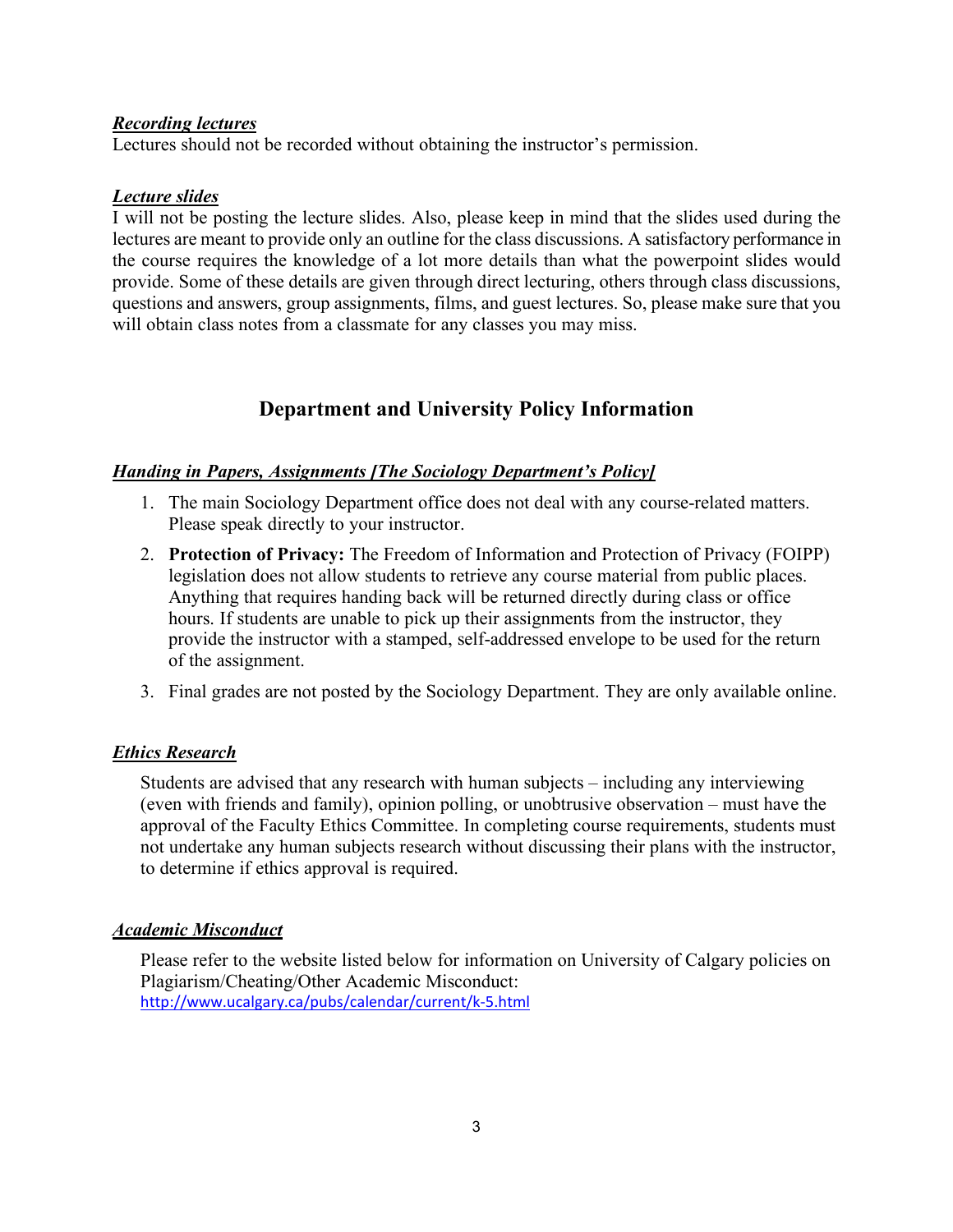#### *Deferrals*

When possible, please provide advance notice if you are unable to write an exam or complete/turn-in assignments on time. All requests for deferral of a course component due to health reasons must be accompanied by written documentation as outlined in the University Calendar and should be obtained while the student has the health issue rather than after recovery. Deferrals will be allowed in the following circumstances: illness, domestic affliction or religious conviction. Travel arrangements, misreading the syllabus, and scheduling conflicts with other classes or employment are not valid reasons for requesting a deferral. Deferrals will not be granted if it is determined that just cause is not shown by the student.

If you have missed a test for a legitimate reason, the instructor can require you to write a "make up" test as close in time to the original test as possible or can choose to transfer the percentage weight to another course component. If the instructor schedules a "make up" test for you, its date and location will be at the convenience of the Department of Sociology.

**Deferred Final Exam Form:** Please note that requests to defer a Registrar scheduled final exam are dealt with through the Registrar's Office. Further information about deadlines, and where paperwork should be taken, is available on the form, which can be found at: https://www.ucalgary.ca/registrar/student-forms

**Deferred Term Work Form:** Deferral of term work past the end of a term also requires a form to be filled out. It's available at https://www.ucalgary.ca/registrar/files/registrar/deferred\_termwork15\_0.pdf

Once an extension date has been agreed between instructor and student, the form should be taken to the Faculty of Arts Program Information Centre (SS 110) for approval by an Associate Dean (Students).

#### *Student Representation*

The 2018-19 Students' Union VP Academic is Jessica Revington (suvpaca@ucalgary.ca).

For more information, and to contact other elected officials with the Student's Union, please visit this link: https://www.su.ucalgary.ca/about/who-we-are/elected-officials/

You may also wish to contact the Student Ombudsperson for help with a variety of University-related matters: http://www.ucalgary.ca/ombuds/contact

#### *Emergency Evacuations*

In the case of fire or other emergency evacuation of this classroom, please proceed to the assembly point at **Social Science – Food Court**. Please check these assembly point locations for all of your classes at: http://www.ucalgary.ca/emergencyplan/assemblypoints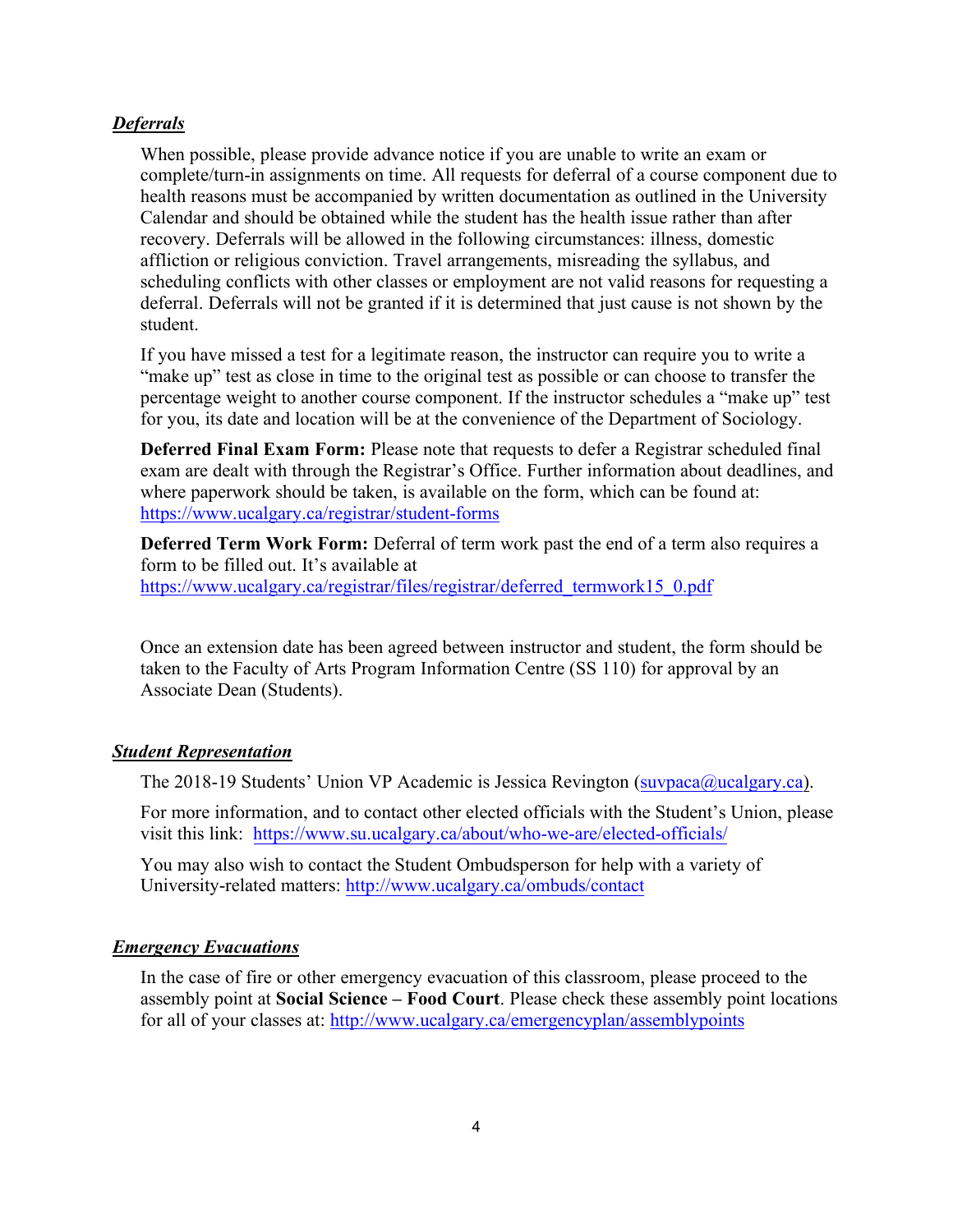### *Safewalk*

The University of Calgary provides a "safe walk" service to any location on Campus, including the LRT, parking lots, bus zones, and campus housing. For Campus Security/Safewalk call 220-5333. Campus Security can also be contacted from any of the "Help" phones located around Campus.

#### *Academic Accommodation*

The student accommodation policy can be found at: ucalgary.ca/access/accommodations/policy.

Students needing an Accommodation because of a Disability or medical condition should communicate this need to Student Accessibility Services in accordance with the Procedure for Accommodations for Students with

Disabilities ucalgary.ca/policies/files/policies/student-accommodation-policy.

Students needing an Accommodation based on a Protected Ground other than Disability, should communicate this need, preferably in writing, to the course instructor.

### *Student Resources*

SU Wellness Centre Campus Mental Health Strategy